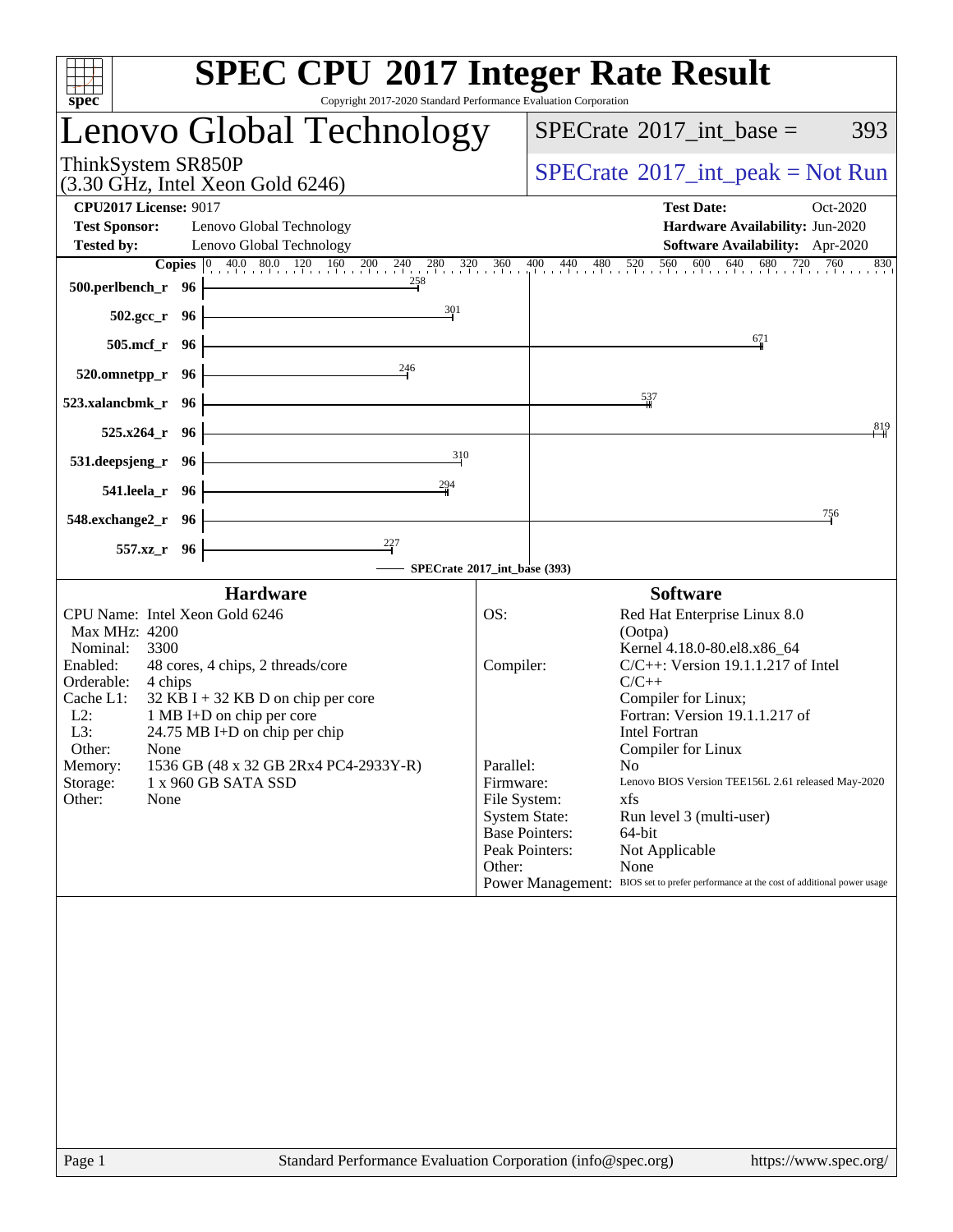

#### **[SPEC CPU](http://www.spec.org/auto/cpu2017/Docs/result-fields.html#SPECCPU2017IntegerRateResult)[2017 Integer Rate Result](http://www.spec.org/auto/cpu2017/Docs/result-fields.html#SPECCPU2017IntegerRateResult)** Copyright 2017-2020 Standard Performance Evaluation Corporation

### Lenovo Global Technology

(3.30 GHz, Intel Xeon Gold 6246)

ThinkSystem SR850P<br>  $SPECTI<sub>2</sub>120 GHz, Intel Y<sub>2</sub>2015  
SPECTI<sub>2</sub>120 GHz, Intel Y<sub>2</sub>2015$ 

 $SPECTate@2017\_int\_base = 393$ 

**[Test Sponsor:](http://www.spec.org/auto/cpu2017/Docs/result-fields.html#TestSponsor)** Lenovo Global Technology **[Hardware Availability:](http://www.spec.org/auto/cpu2017/Docs/result-fields.html#HardwareAvailability)** Jun-2020

**[CPU2017 License:](http://www.spec.org/auto/cpu2017/Docs/result-fields.html#CPU2017License)** 9017 **[Test Date:](http://www.spec.org/auto/cpu2017/Docs/result-fields.html#TestDate)** Oct-2020 **[Tested by:](http://www.spec.org/auto/cpu2017/Docs/result-fields.html#Testedby)** Lenovo Global Technology **[Software Availability:](http://www.spec.org/auto/cpu2017/Docs/result-fields.html#SoftwareAvailability)** Apr-2020

#### **[Results Table](http://www.spec.org/auto/cpu2017/Docs/result-fields.html#ResultsTable)**

|                                   | <b>Base</b>    |                |       |                |       |                | <b>Peak</b> |               |                |              |                |              |                |              |
|-----------------------------------|----------------|----------------|-------|----------------|-------|----------------|-------------|---------------|----------------|--------------|----------------|--------------|----------------|--------------|
| <b>Benchmark</b>                  | <b>Copies</b>  | <b>Seconds</b> | Ratio | <b>Seconds</b> | Ratio | <b>Seconds</b> | Ratio       | <b>Copies</b> | <b>Seconds</b> | <b>Ratio</b> | <b>Seconds</b> | <b>Ratio</b> | <b>Seconds</b> | <b>Ratio</b> |
| 500.perlbench_r                   | 96             | 590            | 259   | 592            | 258   | 593            | 258         |               |                |              |                |              |                |              |
| $502.\text{gcc}_r$                | 96             | 454            | 300   | 452            | 301   | 452            | 301         |               |                |              |                |              |                |              |
| $505$ .mcf r                      | 96             | 232            | 670   | 230            | 673   | 231            | 671         |               |                |              |                |              |                |              |
| 520.omnetpp_r                     | 96             | 513            | 246   | 511            | 246   | 513            | 246         |               |                |              |                |              |                |              |
| 523.xalancbmk r                   | 96             | 190            | 534   | 188            | 539   | 189            | 537         |               |                |              |                |              |                |              |
| 525.x264 r                        | 96             | 205            | 821   | 205            | 819   | 208            | 807         |               |                |              |                |              |                |              |
| 531.deepsjeng_r                   | 96             | 354            | 310   | 355            | 310   | 355            | 310         |               |                |              |                |              |                |              |
| 541.leela_r                       | 96             | 545            | 292   | 541            | 294   | 540            | 294         |               |                |              |                |              |                |              |
| 548.exchange2_r                   | 96             | 333            | 756   | 333            | 756   | 333            | 756         |               |                |              |                |              |                |              |
| 557.xz r                          | 96             | 457            | 227   | 456            | 227   | 458            | 226         |               |                |              |                |              |                |              |
| $SPECrate^{\circ}2017$ int base = |                |                | 393   |                |       |                |             |               |                |              |                |              |                |              |
| $SPECrate^{\circ}2017$ int peak = | <b>Not Run</b> |                |       |                |       |                |             |               |                |              |                |              |                |              |

Results appear in the [order in which they were run](http://www.spec.org/auto/cpu2017/Docs/result-fields.html#RunOrder). Bold underlined text [indicates a median measurement](http://www.spec.org/auto/cpu2017/Docs/result-fields.html#Median).

### **[Compiler Notes](http://www.spec.org/auto/cpu2017/Docs/result-fields.html#CompilerNotes)**

The inconsistent Compiler version information under Compiler Version section is due to a discrepancy in Intel Compiler. The correct version of C/C++ compiler is: Version 19.1.1.217 Build 20200306 Compiler for Linux The correct version of Fortran compiler is: Version 19.1.1.217 Build 20200306 Compiler for Linux

### **[Submit Notes](http://www.spec.org/auto/cpu2017/Docs/result-fields.html#SubmitNotes)**

 The numactl mechanism was used to bind copies to processors. The config file option 'submit' was used to generate numactl commands to bind each copy to a specific processor. For details, please see the config file.

### **[Operating System Notes](http://www.spec.org/auto/cpu2017/Docs/result-fields.html#OperatingSystemNotes)**

Stack size set to unlimited using "ulimit -s unlimited"

### **[Environment Variables Notes](http://www.spec.org/auto/cpu2017/Docs/result-fields.html#EnvironmentVariablesNotes)**

```
Environment variables set by runcpu before the start of the run:
LD_LIBRARY_PATH =
      "/home/cpu2017-1.1.0-ic19.1.1/lib/intel64:/home/cpu2017-1.1.0-ic19.1.1/l
      ib/ia32:/home/cpu2017-1.1.0-ic19.1.1/je5.0.1-32"
MALLOC_CONF = "retain:true"
```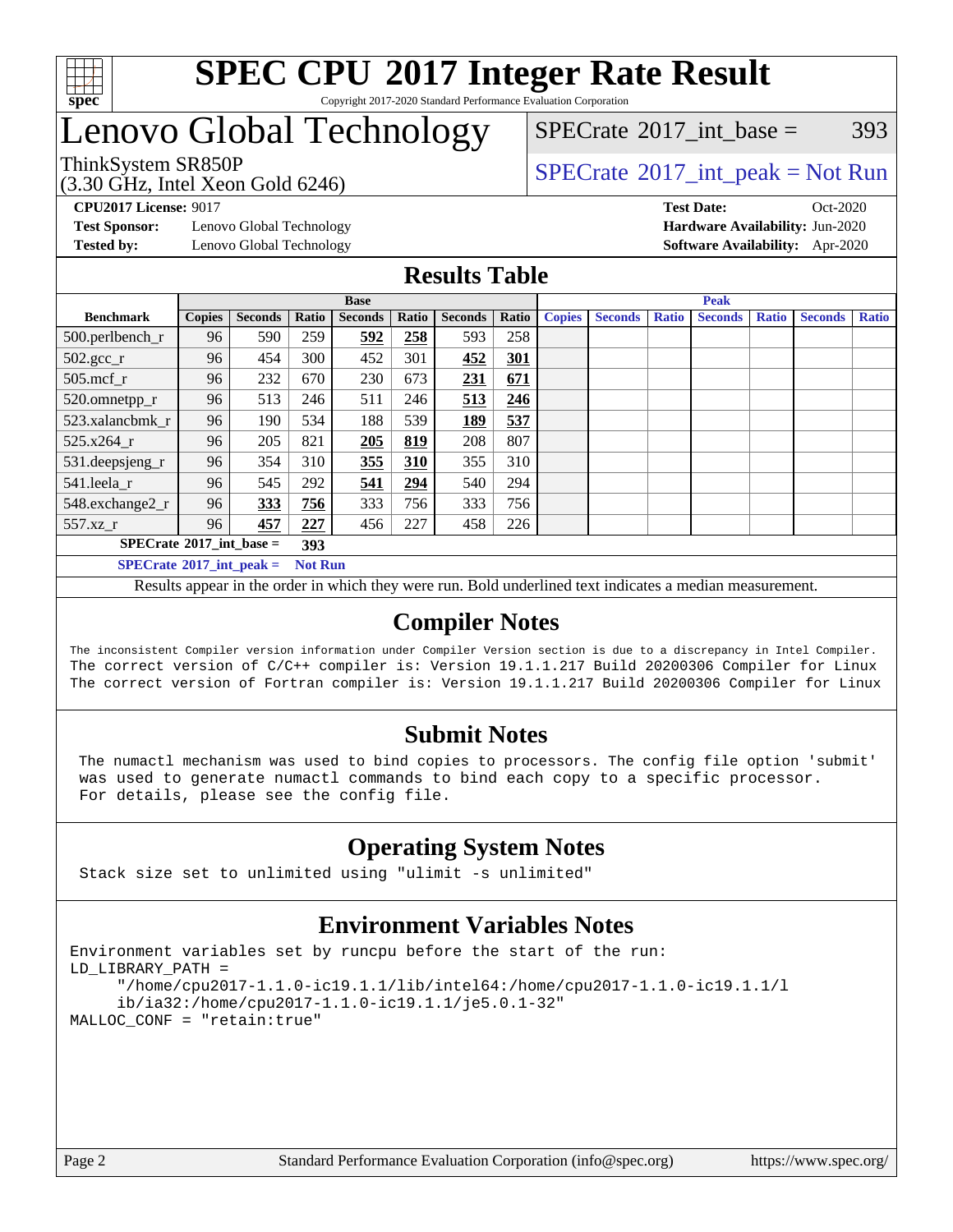

Copyright 2017-2020 Standard Performance Evaluation Corporation

### Lenovo Global Technology

ThinkSystem SR850P<br>  $SPECTI<sub>2</sub>120 GHz, Intel Y<sub>2</sub>2015  
SPECTI<sub>2</sub>120 GHz, Intel Y<sub>2</sub>2015$ 

[SPECrate](http://www.spec.org/auto/cpu2017/Docs/result-fields.html#SPECrate2017intbase)<sup>®</sup>2017 int base = 393

(3.30 GHz, Intel Xeon Gold 6246)

**[Test Sponsor:](http://www.spec.org/auto/cpu2017/Docs/result-fields.html#TestSponsor)** Lenovo Global Technology **[Hardware Availability:](http://www.spec.org/auto/cpu2017/Docs/result-fields.html#HardwareAvailability)** Jun-2020 **[Tested by:](http://www.spec.org/auto/cpu2017/Docs/result-fields.html#Testedby)** Lenovo Global Technology **[Software Availability:](http://www.spec.org/auto/cpu2017/Docs/result-fields.html#SoftwareAvailability)** Apr-2020

**[CPU2017 License:](http://www.spec.org/auto/cpu2017/Docs/result-fields.html#CPU2017License)** 9017 **[Test Date:](http://www.spec.org/auto/cpu2017/Docs/result-fields.html#TestDate)** Oct-2020

#### **[General Notes](http://www.spec.org/auto/cpu2017/Docs/result-fields.html#GeneralNotes)**

 Binaries compiled on a system with 1x Intel Core i9-7980XE CPU + 64GB RAM memory using Redhat Enterprise Linux 8.0 Transparent Huge Pages enabled by default Prior to runcpu invocation Filesystem page cache synced and cleared with: sync; echo 3> /proc/sys/vm/drop\_caches runcpu command invoked through numactl i.e.: numactl --interleave=all runcpu <etc> NA: The test sponsor attests, as of date of publication, that CVE-2017-5754 (Meltdown) is mitigated in the system as tested and documented. Yes: The test sponsor attests, as of date of publication, that CVE-2017-5753 (Spectre variant 1) is mitigated in the system as tested and documented. Yes: The test sponsor attests, as of date of publication, that CVE-2017-5715 (Spectre variant 2) is mitigated in the system as tested and documented.

### **[Platform Notes](http://www.spec.org/auto/cpu2017/Docs/result-fields.html#PlatformNotes)**

BIOS configuration: Choose Operating Mode set to Maximum Performance and then set it to Custom Mode MONITOR/MWAIT set to Enable CPU P-state Control set to Legacy Adjacent Cache Prefetch set to Disable DCU Streamer Prefetcher set to Disable SNC set to Enable

 Sysinfo program /home/cpu2017-1.1.0-ic19.1.1/bin/sysinfo Rev: r6365 of 2019-08-21 295195f888a3d7edb1e6e46a485a0011 running on localhost.localdomain Mon Oct 19 20:42:14 2020

 SUT (System Under Test) info as seen by some common utilities. For more information on this section, see <https://www.spec.org/cpu2017/Docs/config.html#sysinfo>

 From /proc/cpuinfo model name : Intel(R) Xeon(R) Gold 6246 CPU @ 3.30GHz 4 "physical id"s (chips) 96 "processors" cores, siblings (Caution: counting these is hw and system dependent. The following excerpts from /proc/cpuinfo might not be reliable. Use with caution.) cpu cores : 12 siblings : 24 physical 0: cores 1 2 4 8 9 10 11 16 19 25 26 27 physical 1: cores 1 2 3 4 9 10 11 16 17 18 25 27 physical 2: cores 0 2 4 8 9 10 17 18 19 20 25 27 physical 3: cores 1 2 3 4 8 10 11 16 17 25 26 27

**(Continued on next page)**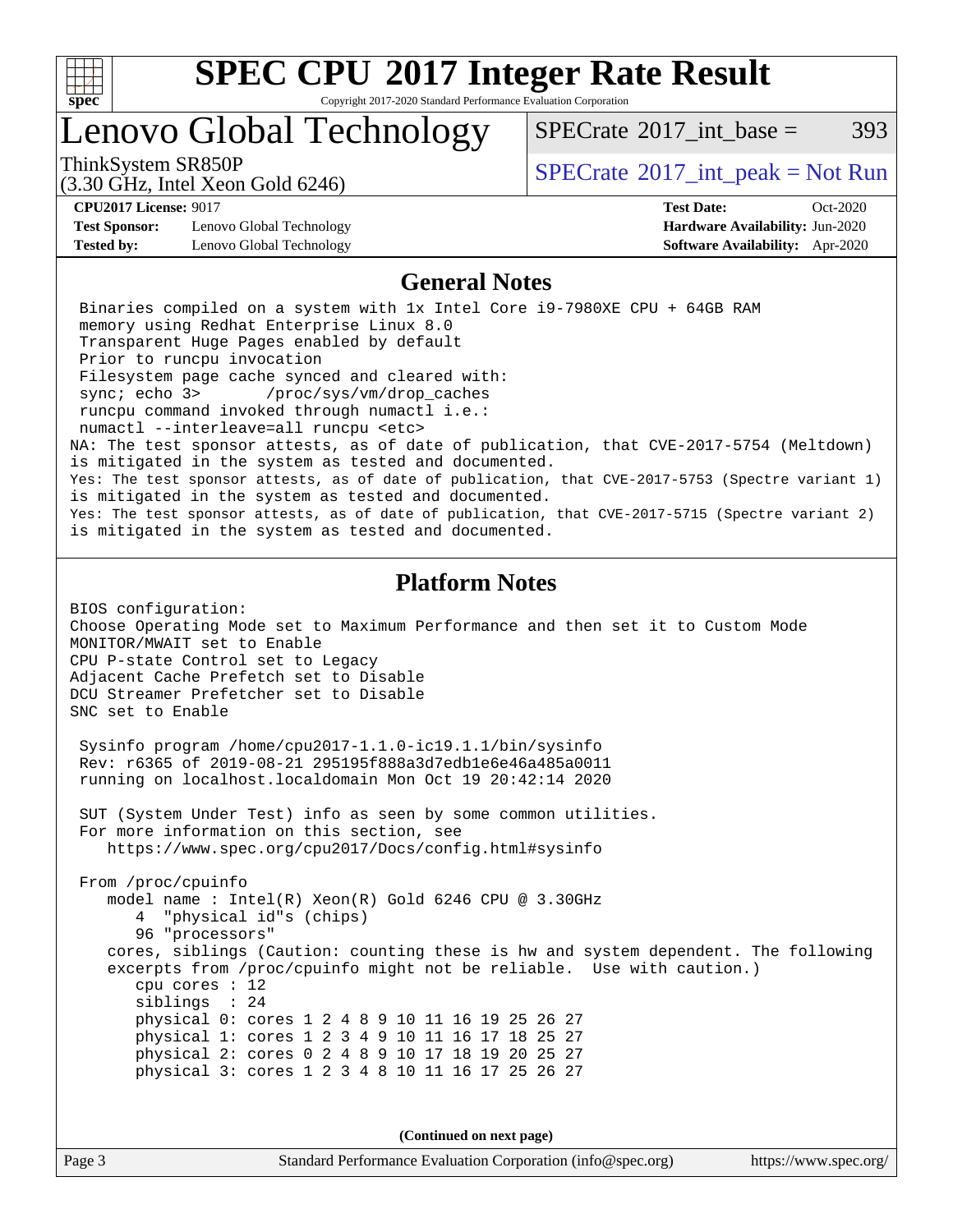

Copyright 2017-2020 Standard Performance Evaluation Corporation

### Lenovo Global Technology

 $SPECTate@2017_int\_base = 393$ 

(3.30 GHz, Intel Xeon Gold 6246)

ThinkSystem SR850P<br>  $(3.30 \text{ GHz} \text{ Intel } \text{Yoon} \text{ Gold } 6246)$  [SPECrate](http://www.spec.org/auto/cpu2017/Docs/result-fields.html#SPECrate2017intpeak)®[2017\\_int\\_peak = N](http://www.spec.org/auto/cpu2017/Docs/result-fields.html#SPECrate2017intpeak)ot Run

**[Test Sponsor:](http://www.spec.org/auto/cpu2017/Docs/result-fields.html#TestSponsor)** Lenovo Global Technology **[Hardware Availability:](http://www.spec.org/auto/cpu2017/Docs/result-fields.html#HardwareAvailability)** Jun-2020 **[Tested by:](http://www.spec.org/auto/cpu2017/Docs/result-fields.html#Testedby)** Lenovo Global Technology **[Software Availability:](http://www.spec.org/auto/cpu2017/Docs/result-fields.html#SoftwareAvailability)** Apr-2020

**[CPU2017 License:](http://www.spec.org/auto/cpu2017/Docs/result-fields.html#CPU2017License)** 9017 **[Test Date:](http://www.spec.org/auto/cpu2017/Docs/result-fields.html#TestDate)** Oct-2020

#### **[Platform Notes \(Continued\)](http://www.spec.org/auto/cpu2017/Docs/result-fields.html#PlatformNotes)**

|  | From 1scpu:                                                                                                                                                              |                                                                                     |  |  |  |  |  |  |  |
|--|--------------------------------------------------------------------------------------------------------------------------------------------------------------------------|-------------------------------------------------------------------------------------|--|--|--|--|--|--|--|
|  | Architecture:                                                                                                                                                            | x86 64                                                                              |  |  |  |  |  |  |  |
|  | $CPU$ op-mode( $s$ ):                                                                                                                                                    | $32$ -bit, $64$ -bit                                                                |  |  |  |  |  |  |  |
|  | Byte Order:                                                                                                                                                              | Little Endian                                                                       |  |  |  |  |  |  |  |
|  | CPU(s):                                                                                                                                                                  | 96                                                                                  |  |  |  |  |  |  |  |
|  | On-line CPU(s) list: 0-95                                                                                                                                                |                                                                                     |  |  |  |  |  |  |  |
|  | Thread(s) per core:                                                                                                                                                      | 2                                                                                   |  |  |  |  |  |  |  |
|  | Core(s) per socket:                                                                                                                                                      | 12                                                                                  |  |  |  |  |  |  |  |
|  | Socket(s):                                                                                                                                                               | $\overline{4}$                                                                      |  |  |  |  |  |  |  |
|  | NUMA $node(s)$ :                                                                                                                                                         | 8                                                                                   |  |  |  |  |  |  |  |
|  | Vendor ID:                                                                                                                                                               | GenuineIntel                                                                        |  |  |  |  |  |  |  |
|  | CPU family:                                                                                                                                                              | 6                                                                                   |  |  |  |  |  |  |  |
|  | Model:                                                                                                                                                                   | 85                                                                                  |  |  |  |  |  |  |  |
|  | Model name:                                                                                                                                                              | $Intel(R)$ Xeon $(R)$ Gold 6246 CPU @ 3.30GHz                                       |  |  |  |  |  |  |  |
|  | Stepping:                                                                                                                                                                | 7                                                                                   |  |  |  |  |  |  |  |
|  | CPU MHz:                                                                                                                                                                 | 3391.706                                                                            |  |  |  |  |  |  |  |
|  | $CPU$ max $MHz$ :                                                                                                                                                        | 4200.0000                                                                           |  |  |  |  |  |  |  |
|  | CPU min MHz:                                                                                                                                                             | 1200.0000                                                                           |  |  |  |  |  |  |  |
|  | BogoMIPS:                                                                                                                                                                | 6600.00                                                                             |  |  |  |  |  |  |  |
|  | Virtualization:                                                                                                                                                          | $VT - x$                                                                            |  |  |  |  |  |  |  |
|  | L1d cache:                                                                                                                                                               | 32K                                                                                 |  |  |  |  |  |  |  |
|  | Lli cache:                                                                                                                                                               | 32K                                                                                 |  |  |  |  |  |  |  |
|  | L2 cache:                                                                                                                                                                | 1024K                                                                               |  |  |  |  |  |  |  |
|  | L3 cache:                                                                                                                                                                | 25344K                                                                              |  |  |  |  |  |  |  |
|  | NUMA node0 CPU(s):                                                                                                                                                       | $0, 1, 3, 4, 7, 9, 48, 49, 51, 52, 55, 57$                                          |  |  |  |  |  |  |  |
|  | NUMA $node1$ $CPU(s):$                                                                                                                                                   | 2, 5, 6, 8, 10, 11, 50, 53, 54, 56, 58, 59                                          |  |  |  |  |  |  |  |
|  | NUMA $node2$ $CPU(s):$                                                                                                                                                   | 12, 13, 16, 19, 20, 22, 60, 61, 64, 67, 68, 70                                      |  |  |  |  |  |  |  |
|  | NUMA $node3$ CPU $(s)$ :                                                                                                                                                 | 14, 15, 17, 18, 21, 23, 62, 63, 65, 66, 69, 71                                      |  |  |  |  |  |  |  |
|  | NUMA $node4$ $CPU(s):$                                                                                                                                                   | 24, 25, 27, 28, 30, 34, 72, 73, 75, 76, 78, 82                                      |  |  |  |  |  |  |  |
|  | NUMA node5 $CPU(s):$                                                                                                                                                     | 26, 29, 31 - 33, 35, 74, 77, 79 - 81, 83                                            |  |  |  |  |  |  |  |
|  | NUMA node6 $CPU(s):$                                                                                                                                                     | 36, 37, 40, 43-45, 84, 85, 88, 91-93                                                |  |  |  |  |  |  |  |
|  | NUMA node7 CPU(s):                                                                                                                                                       | 38, 39, 41, 42, 46, 47, 86, 87, 89, 90, 94, 95                                      |  |  |  |  |  |  |  |
|  | Flags:                                                                                                                                                                   | fpu vme de pse tsc msr pae mce cx8 apic sep mtrr pge mca cmov                       |  |  |  |  |  |  |  |
|  |                                                                                                                                                                          | pat pse36 clflush dts acpi mmx fxsr sse sse2 ss ht tm pbe syscall nx pdpelgb rdtscp |  |  |  |  |  |  |  |
|  |                                                                                                                                                                          | lm constant_tsc art arch_perfmon pebs bts rep_good nopl xtopology nonstop_tsc cpuid |  |  |  |  |  |  |  |
|  |                                                                                                                                                                          | aperfmperf pni pclmulqdq dtes64 monitor ds_cpl vmx smx est tm2 ssse3 sdbg fma cx16  |  |  |  |  |  |  |  |
|  |                                                                                                                                                                          | xtpr pdcm pcid dca sse4_1 sse4_2 x2apic movbe popcnt tsc_deadline_timer aes xsave   |  |  |  |  |  |  |  |
|  |                                                                                                                                                                          | avx f16c rdrand lahf_lm abm 3dnowprefetch cpuid_fault epb cat_13 cdp_13             |  |  |  |  |  |  |  |
|  | invpcid_single intel_ppin ssbd mba ibrs ibpb stibp ibrs_enhanced tpr_shadow vnmi<br>flexpriority ept vpid fsgsbase tsc_adjust bmil hle avx2 smep bmi2 erms invpcid rtm   |                                                                                     |  |  |  |  |  |  |  |
|  |                                                                                                                                                                          |                                                                                     |  |  |  |  |  |  |  |
|  | cqm mpx rdt a avx512f avx512dq rdseed adx smap clflushopt clwb intel pt avx512cd<br>avx512bw avx512vl xsaveopt xsavec xgetbv1 xsaves cqm_llc cqm_occup_llc cqm_mbm_total |                                                                                     |  |  |  |  |  |  |  |
|  |                                                                                                                                                                          |                                                                                     |  |  |  |  |  |  |  |
|  |                                                                                                                                                                          | cqm_mbm_local dtherm ida arat pln pts pku ospke avx512_vnni flush_l1d               |  |  |  |  |  |  |  |
|  | arch_capabilities                                                                                                                                                        |                                                                                     |  |  |  |  |  |  |  |
|  |                                                                                                                                                                          |                                                                                     |  |  |  |  |  |  |  |
|  | /proc/cpuinfo cache data                                                                                                                                                 |                                                                                     |  |  |  |  |  |  |  |
|  | cache size : 25344 KB                                                                                                                                                    |                                                                                     |  |  |  |  |  |  |  |
|  |                                                                                                                                                                          |                                                                                     |  |  |  |  |  |  |  |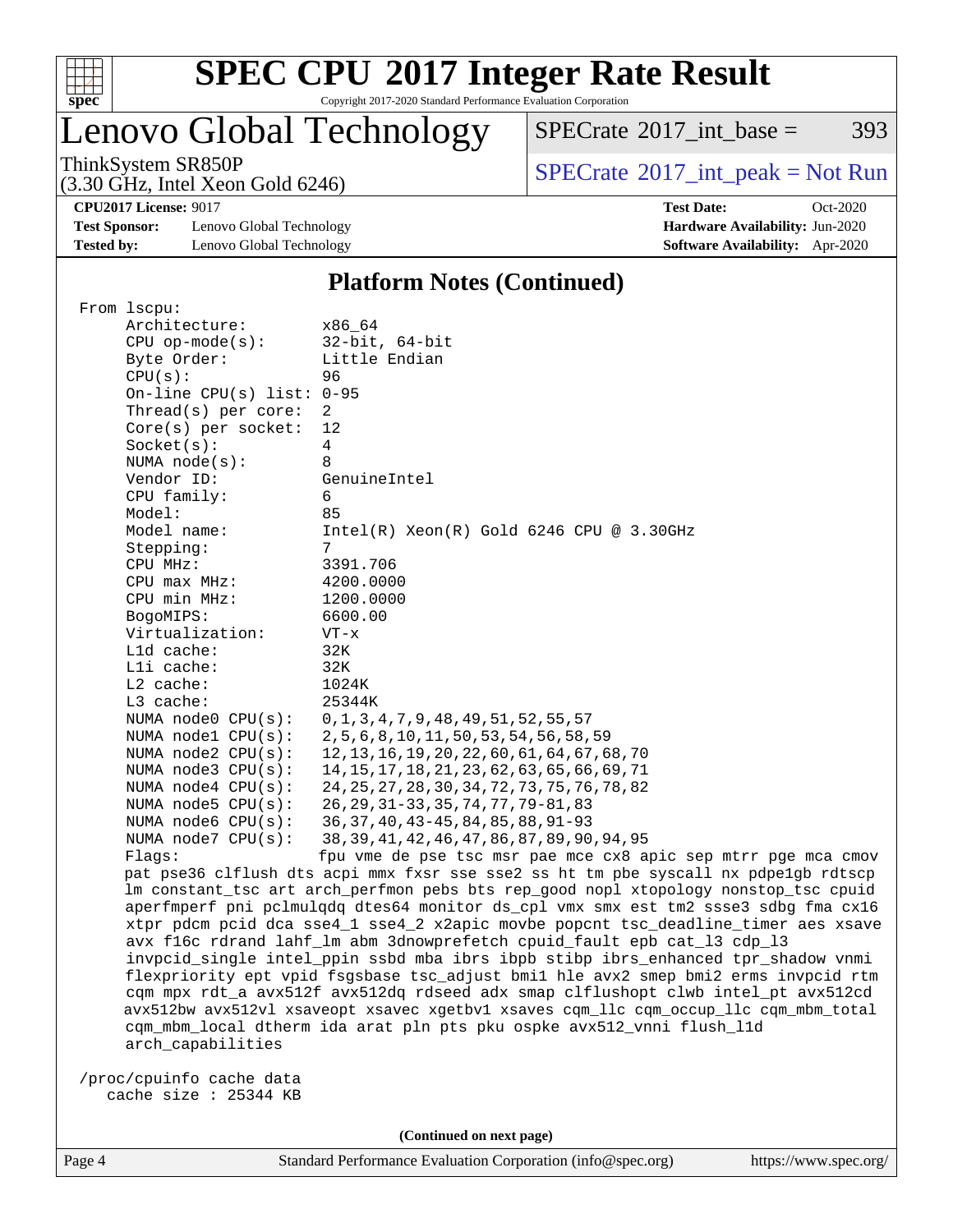

Copyright 2017-2020 Standard Performance Evaluation Corporation

### Lenovo Global Technology

ThinkSystem SR850P<br>  $SPECTI<sub>2</sub>120 GHz, Intel Y<sub>2</sub>2015  
SPECTI<sub>2</sub>120 GHz, Intel Y<sub>2</sub>2015$  $SPECTate@2017$ \_int\_base = 393

(3.30 GHz, Intel Xeon Gold 6246)

**[CPU2017 License:](http://www.spec.org/auto/cpu2017/Docs/result-fields.html#CPU2017License)** 9017 **[Test Date:](http://www.spec.org/auto/cpu2017/Docs/result-fields.html#TestDate)** Oct-2020

**[Test Sponsor:](http://www.spec.org/auto/cpu2017/Docs/result-fields.html#TestSponsor)** Lenovo Global Technology **[Hardware Availability:](http://www.spec.org/auto/cpu2017/Docs/result-fields.html#HardwareAvailability)** Jun-2020 **[Tested by:](http://www.spec.org/auto/cpu2017/Docs/result-fields.html#Testedby)** Lenovo Global Technology **[Software Availability:](http://www.spec.org/auto/cpu2017/Docs/result-fields.html#SoftwareAvailability)** Apr-2020

#### **[Platform Notes \(Continued\)](http://www.spec.org/auto/cpu2017/Docs/result-fields.html#PlatformNotes)**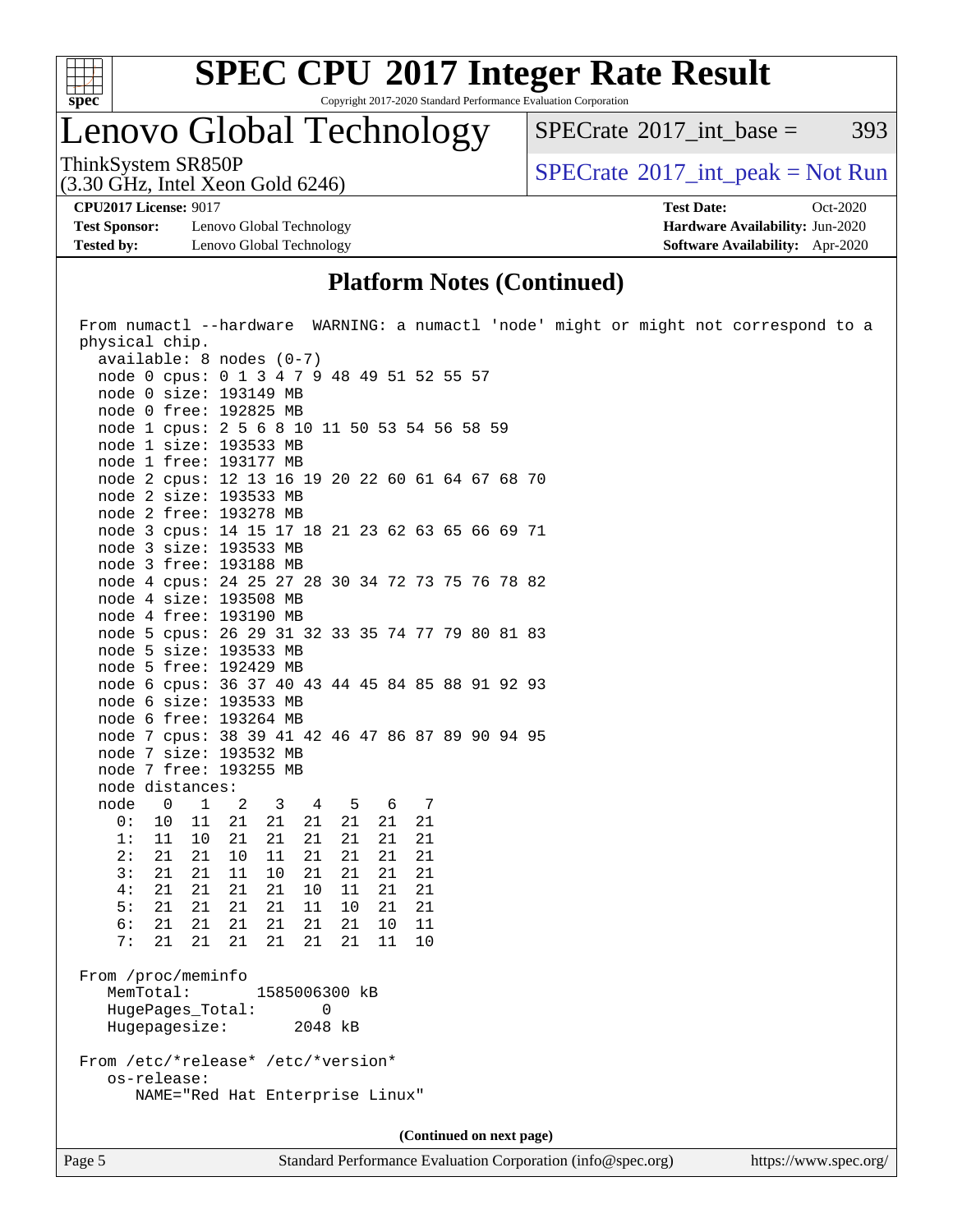

Copyright 2017-2020 Standard Performance Evaluation Corporation

Lenovo Global Technology

[SPECrate](http://www.spec.org/auto/cpu2017/Docs/result-fields.html#SPECrate2017intbase)<sup>®</sup>2017 int base = 393

(3.30 GHz, Intel Xeon Gold 6246)

ThinkSystem SR850P<br>  $SPECTI<sub>2</sub>120 GHz, Intel Y<sub>2</sub>2015  
SPECTI<sub>2</sub>120 GHz, Intel Y<sub>2</sub>2015$ 

**[Test Sponsor:](http://www.spec.org/auto/cpu2017/Docs/result-fields.html#TestSponsor)** Lenovo Global Technology **[Hardware Availability:](http://www.spec.org/auto/cpu2017/Docs/result-fields.html#HardwareAvailability)** Jun-2020 **[Tested by:](http://www.spec.org/auto/cpu2017/Docs/result-fields.html#Testedby)** Lenovo Global Technology **[Software Availability:](http://www.spec.org/auto/cpu2017/Docs/result-fields.html#SoftwareAvailability)** Apr-2020

**[CPU2017 License:](http://www.spec.org/auto/cpu2017/Docs/result-fields.html#CPU2017License)** 9017 **[Test Date:](http://www.spec.org/auto/cpu2017/Docs/result-fields.html#TestDate)** Oct-2020

#### **[Platform Notes \(Continued\)](http://www.spec.org/auto/cpu2017/Docs/result-fields.html#PlatformNotes)**

 VERSION="8.0 (Ootpa)" ID="rhel" ID\_LIKE="fedora" VERSION\_ID="8.0" PLATFORM\_ID="platform:el8" PRETTY\_NAME="Red Hat Enterprise Linux 8.0 (Ootpa)" ANSI\_COLOR="0;31" redhat-release: Red Hat Enterprise Linux release 8.0 (Ootpa) system-release: Red Hat Enterprise Linux release 8.0 (Ootpa) system-release-cpe: cpe:/o:redhat:enterprise\_linux:8.0:ga uname -a: Linux localhost.localdomain 4.18.0-80.el8.x86\_64 #1 SMP Wed Mar 13 12:02:46 UTC 2019 x86\_64 x86\_64 x86\_64 GNU/Linux Kernel self-reported vulnerability status: CVE-2018-3620 (L1 Terminal Fault): Not affected Microarchitectural Data Sampling: No status reported<br>CVE-2017-5754 (Meltdown): Not affected  $CVE-2017-5754$  (Meltdown): CVE-2018-3639 (Speculative Store Bypass): Mitigation: Speculative Store Bypass disabled via prctl and seccomp CVE-2017-5753 (Spectre variant 1): Mitigation: \_\_user pointer sanitization<br>CVE-2017-5715 (Spectre variant 2): Mitigation: Enhanced IBRS, IBPB: condition Mitigation: Enhanced IBRS, IBPB: conditional, RSB filling run-level 3 Oct 19 16:52 SPEC is set to: /home/cpu2017-1.1.0-ic19.1.1 Filesystem Type Size Used Avail Use% Mounted on /dev/sda4 xfs 839G 22G 817G 3% /home From /sys/devices/virtual/dmi/id BIOS: Lenovo -[TEE156L-2.61]- 05/20/2020 Vendor: Lenovo Product: ThinkSystem SR850P -[7D2HCTO1WW]- Product Family: ThinkSystem Serial: 1234567890 Additional information from dmidecode follows. WARNING: Use caution when you interpret this section. The 'dmidecode' program reads system data which is "intended to allow hardware to be accurately determined", but the intent may not be met, as there are frequent changes to hardware, firmware, and the "DMTF SMBIOS" standard. Memory: 48x Samsung M393A4K40CB2-CVF 32 GB 2 rank 2933 (End of data from sysinfo program)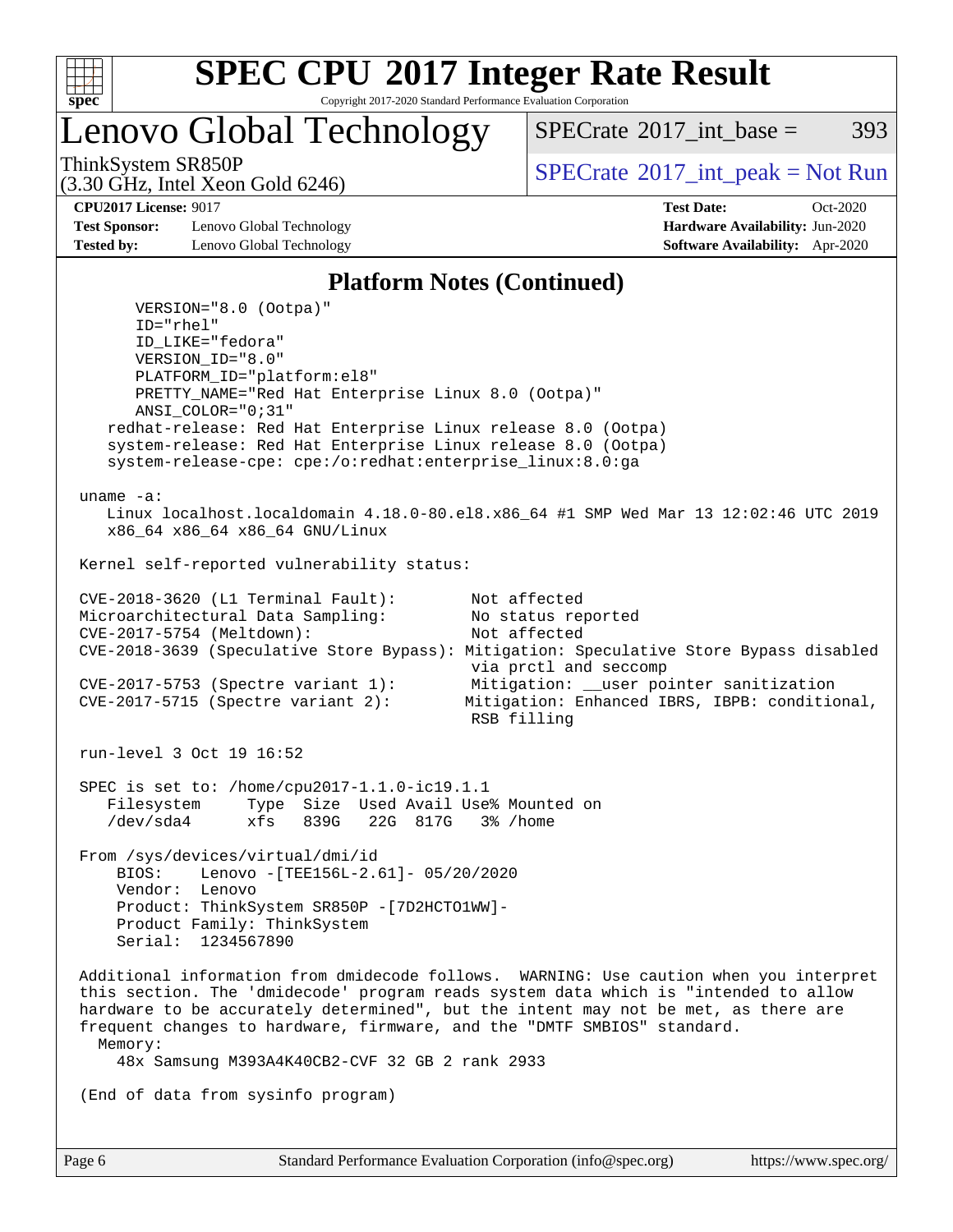

#### **[SPEC CPU](http://www.spec.org/auto/cpu2017/Docs/result-fields.html#SPECCPU2017IntegerRateResult)[2017 Integer Rate Result](http://www.spec.org/auto/cpu2017/Docs/result-fields.html#SPECCPU2017IntegerRateResult)** Copyright 2017-2020 Standard Performance Evaluation Corporation

### Lenovo Global Technology

 $SPECTate@2017\_int\_base = 393$ 

(3.30 GHz, Intel Xeon Gold 6246)

ThinkSystem SR850P<br>  $(3.30 \text{ GHz}_{\text{total}} \text{ Total} 5245)$  [SPECrate](http://www.spec.org/auto/cpu2017/Docs/result-fields.html#SPECrate2017intpeak)®[2017\\_int\\_peak = N](http://www.spec.org/auto/cpu2017/Docs/result-fields.html#SPECrate2017intpeak)ot Run

**[Test Sponsor:](http://www.spec.org/auto/cpu2017/Docs/result-fields.html#TestSponsor)** Lenovo Global Technology **[Hardware Availability:](http://www.spec.org/auto/cpu2017/Docs/result-fields.html#HardwareAvailability)** Jun-2020 **[Tested by:](http://www.spec.org/auto/cpu2017/Docs/result-fields.html#Testedby)** Lenovo Global Technology **[Software Availability:](http://www.spec.org/auto/cpu2017/Docs/result-fields.html#SoftwareAvailability)** Apr-2020

**[CPU2017 License:](http://www.spec.org/auto/cpu2017/Docs/result-fields.html#CPU2017License)** 9017 **[Test Date:](http://www.spec.org/auto/cpu2017/Docs/result-fields.html#TestDate)** Oct-2020

### **[Compiler Version Notes](http://www.spec.org/auto/cpu2017/Docs/result-fields.html#CompilerVersionNotes)**

| 500.perlbench_r(base) 502.gcc_r(base) 505.mcf_r(base)<br>C<br>$525.x264_r(base) 557.xz_r(base)$                                                                                        |  |  |  |  |  |
|----------------------------------------------------------------------------------------------------------------------------------------------------------------------------------------|--|--|--|--|--|
| Intel(R) C Compiler for applications running on Intel(R) $64$ , Version 2021.1<br>NextGen Build 20200304<br>Copyright (C) 1985-2020 Intel Corporation. All rights reserved.            |  |  |  |  |  |
|                                                                                                                                                                                        |  |  |  |  |  |
| 520.omnetpp $r(base)$ 523.xalancbmk $r(base)$ 531.deepsjeng $r(base)$<br>$C++$<br>$541.$ leela r(base)                                                                                 |  |  |  |  |  |
| Intel(R) $C++$ Compiler for applications running on Intel(R) 64, Version 2021.1<br>NextGen Build 20200304<br>Copyright (C) 1985-2020 Intel Corporation. All rights reserved.           |  |  |  |  |  |
| Fortran   548.exchange2 $r(base)$                                                                                                                                                      |  |  |  |  |  |
| Intel(R) Fortran Intel(R) 64 Compiler for applications running on Intel(R)<br>64, Version 19.1.1.217 Build 20200306<br>Copyright (C) 1985-2020 Intel Corporation. All rights reserved. |  |  |  |  |  |
|                                                                                                                                                                                        |  |  |  |  |  |

### **[Base Compiler Invocation](http://www.spec.org/auto/cpu2017/Docs/result-fields.html#BaseCompilerInvocation)**

[C benchmarks](http://www.spec.org/auto/cpu2017/Docs/result-fields.html#Cbenchmarks): [icc](http://www.spec.org/cpu2017/results/res2020q4/cpu2017-20201026-24292.flags.html#user_CCbase_intel_icc_66fc1ee009f7361af1fbd72ca7dcefbb700085f36577c54f309893dd4ec40d12360134090235512931783d35fd58c0460139e722d5067c5574d8eaf2b3e37e92)

| $C_{++}$ benchmarks: |  |
|----------------------|--|
| icpc                 |  |

[Fortran benchmarks](http://www.spec.org/auto/cpu2017/Docs/result-fields.html#Fortranbenchmarks): [ifort](http://www.spec.org/cpu2017/results/res2020q4/cpu2017-20201026-24292.flags.html#user_FCbase_intel_ifort_8111460550e3ca792625aed983ce982f94888b8b503583aa7ba2b8303487b4d8a21a13e7191a45c5fd58ff318f48f9492884d4413fa793fd88dd292cad7027ca)

### **[Base Portability Flags](http://www.spec.org/auto/cpu2017/Docs/result-fields.html#BasePortabilityFlags)**

 500.perlbench\_r: [-DSPEC\\_LP64](http://www.spec.org/cpu2017/results/res2020q4/cpu2017-20201026-24292.flags.html#b500.perlbench_r_basePORTABILITY_DSPEC_LP64) [-DSPEC\\_LINUX\\_X64](http://www.spec.org/cpu2017/results/res2020q4/cpu2017-20201026-24292.flags.html#b500.perlbench_r_baseCPORTABILITY_DSPEC_LINUX_X64) 502.gcc\_r: [-DSPEC\\_LP64](http://www.spec.org/cpu2017/results/res2020q4/cpu2017-20201026-24292.flags.html#suite_basePORTABILITY502_gcc_r_DSPEC_LP64) 505.mcf\_r: [-DSPEC\\_LP64](http://www.spec.org/cpu2017/results/res2020q4/cpu2017-20201026-24292.flags.html#suite_basePORTABILITY505_mcf_r_DSPEC_LP64) 520.omnetpp\_r: [-DSPEC\\_LP64](http://www.spec.org/cpu2017/results/res2020q4/cpu2017-20201026-24292.flags.html#suite_basePORTABILITY520_omnetpp_r_DSPEC_LP64)

**(Continued on next page)**

Page 7 Standard Performance Evaluation Corporation [\(info@spec.org\)](mailto:info@spec.org) <https://www.spec.org/>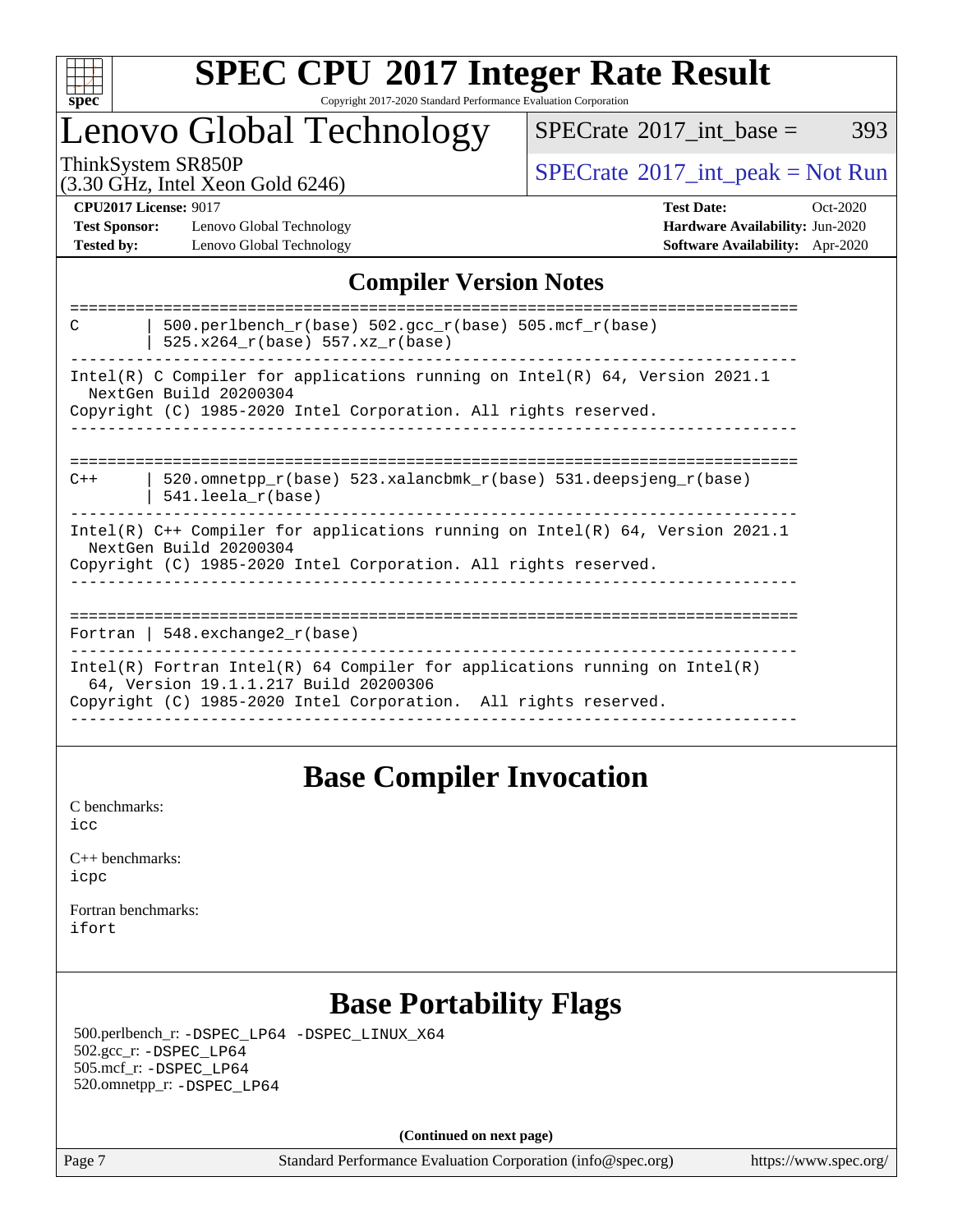

Copyright 2017-2020 Standard Performance Evaluation Corporation

Lenovo Global Technology

 $SPECTate@2017\_int\_base = 393$ 

(3.30 GHz, Intel Xeon Gold 6246)

ThinkSystem SR850P<br>  $SPECTI<sub>2</sub>120 GHz, Intel Y<sub>2</sub>2015  
SPECTI<sub>2</sub>120 GHz, Intel Y<sub>2</sub>2015$ 

**[Test Sponsor:](http://www.spec.org/auto/cpu2017/Docs/result-fields.html#TestSponsor)** Lenovo Global Technology **[Hardware Availability:](http://www.spec.org/auto/cpu2017/Docs/result-fields.html#HardwareAvailability)** Jun-2020 **[Tested by:](http://www.spec.org/auto/cpu2017/Docs/result-fields.html#Testedby)** Lenovo Global Technology **[Software Availability:](http://www.spec.org/auto/cpu2017/Docs/result-fields.html#SoftwareAvailability)** Apr-2020

**[CPU2017 License:](http://www.spec.org/auto/cpu2017/Docs/result-fields.html#CPU2017License)** 9017 **[Test Date:](http://www.spec.org/auto/cpu2017/Docs/result-fields.html#TestDate)** Oct-2020

### **[Base Portability Flags \(Continued\)](http://www.spec.org/auto/cpu2017/Docs/result-fields.html#BasePortabilityFlags)**

 523.xalancbmk\_r: [-DSPEC\\_LP64](http://www.spec.org/cpu2017/results/res2020q4/cpu2017-20201026-24292.flags.html#suite_basePORTABILITY523_xalancbmk_r_DSPEC_LP64) [-DSPEC\\_LINUX](http://www.spec.org/cpu2017/results/res2020q4/cpu2017-20201026-24292.flags.html#b523.xalancbmk_r_baseCXXPORTABILITY_DSPEC_LINUX) 525.x264\_r: [-DSPEC\\_LP64](http://www.spec.org/cpu2017/results/res2020q4/cpu2017-20201026-24292.flags.html#suite_basePORTABILITY525_x264_r_DSPEC_LP64) 531.deepsjeng\_r: [-DSPEC\\_LP64](http://www.spec.org/cpu2017/results/res2020q4/cpu2017-20201026-24292.flags.html#suite_basePORTABILITY531_deepsjeng_r_DSPEC_LP64) 541.leela\_r: [-DSPEC\\_LP64](http://www.spec.org/cpu2017/results/res2020q4/cpu2017-20201026-24292.flags.html#suite_basePORTABILITY541_leela_r_DSPEC_LP64) 548.exchange2\_r: [-DSPEC\\_LP64](http://www.spec.org/cpu2017/results/res2020q4/cpu2017-20201026-24292.flags.html#suite_basePORTABILITY548_exchange2_r_DSPEC_LP64) 557.xz\_r: [-DSPEC\\_LP64](http://www.spec.org/cpu2017/results/res2020q4/cpu2017-20201026-24292.flags.html#suite_basePORTABILITY557_xz_r_DSPEC_LP64)

**[Base Optimization Flags](http://www.spec.org/auto/cpu2017/Docs/result-fields.html#BaseOptimizationFlags)**

#### [C benchmarks](http://www.spec.org/auto/cpu2017/Docs/result-fields.html#Cbenchmarks):

```
-m64 -qnextgen -std=c11
-Wl,-plugin-opt=-x86-branches-within-32B-boundaries -Wl,-z,muldefs
-xCORE-AVX2 -O3 -ffast-math -flto -mfpmath=sse -funroll-loops
-fuse-ld=gold -qopt-mem-layout-trans=4
-L/usr/local/IntelCompiler19/compilers_and_libraries_2020.1.217/linux/compiler/lib/intel64_lin
-lqkmalloc
```
#### [C++ benchmarks](http://www.spec.org/auto/cpu2017/Docs/result-fields.html#CXXbenchmarks):

```
-m64 -qnextgen -Wl,-plugin-opt=-x86-branches-within-32B-boundaries
-Wl,-z,muldefs -xCORE-AVX2 -O3 -ffast-math -flto -mfpmath=sse
-funroll-loops -fuse-ld=gold -qopt-mem-layout-trans=4
-L/usr/local/IntelCompiler19/compilers_and_libraries_2020.1.217/linux/compiler/lib/intel64_lin
-lqkmalloc
```
#### [Fortran benchmarks:](http://www.spec.org/auto/cpu2017/Docs/result-fields.html#Fortranbenchmarks)

```
-m64 -Wl,-plugin-opt=-x86-branches-within-32B-boundaries -Wl,-z,muldefs
-xCORE-AVX2 -O3 -ipo -no-prec-div -qopt-mem-layout-trans=4
-nostandard-realloc-lhs -align array32byte -auto
-mbranches-within-32B-boundaries
-L/usr/local/IntelCompiler19/compilers_and_libraries_2020.1.217/linux/compiler/lib/intel64_lin
-lqkmalloc
```
[The flags files that were used to format this result can be browsed at](tmsearch) [http://www.spec.org/cpu2017/flags/Intel-ic19.1u1-official-linux64\\_revA.html](http://www.spec.org/cpu2017/flags/Intel-ic19.1u1-official-linux64_revA.html) <http://www.spec.org/cpu2017/flags/Lenovo-Platform-SPECcpu2017-Flags-V1.2-CLX-I.html>

[You can also download the XML flags sources by saving the following links:](tmsearch) [http://www.spec.org/cpu2017/flags/Intel-ic19.1u1-official-linux64\\_revA.xml](http://www.spec.org/cpu2017/flags/Intel-ic19.1u1-official-linux64_revA.xml) <http://www.spec.org/cpu2017/flags/Lenovo-Platform-SPECcpu2017-Flags-V1.2-CLX-I.xml>